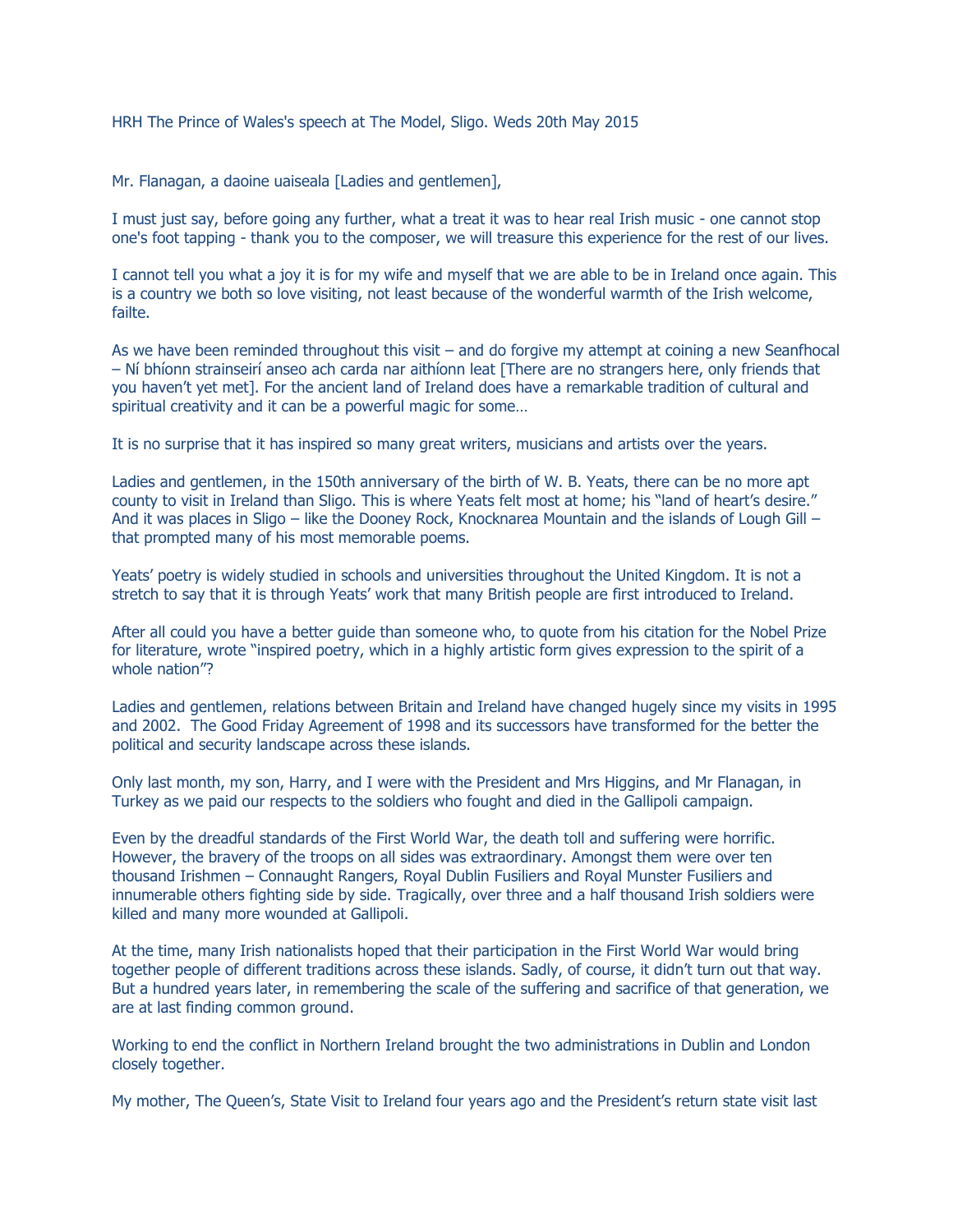year were further demonstrations of the historical change in our relationship.

The success of those visits is clear evidence of the maturity of our relations, which are now better than ever, based on mutual respect and friendly cooperation between two sovereign neighbours who share a huge amount in common.

We have shed our inhibitions about acknowledging the value that we bring to each other  $-$  as trading partners, as places to find work, as sporting rivals and as contributors to a lively exchange of ideas and culture that enriches everyone. After all, the Irish have made a unique and important contribution to Britain – a wonderful warmth of laughter, spontaneity and imagination.

Neither Ireland nor Britain enjoys such a deep and broad engagement with any other country. Our current, blessed era of friendship and cooperation is not, however, founded on pretending that the past did not happen. We all have regrets. As my mother said at Dublin Castle, "with the benefit of historical hindsight, we can all see things which we would wish had been done differently or not at all."

I am only too deeply aware of the long history of suffering which Ireland has endured, not just in recent decades but over the course of its history. It is a history which, I know, has caused much pain and much resentment in a world of imperfect human beings where it is always too easy to over-generalize and to attribute blame.

At the end of the day, however, we should never forget that our acquaintance has been long; and we can turn that knowing into something new and creative. We need no longer be victims of our difficult history with each other. Without glossing over the pain of the past, we can, I believe, integrate our history and memory in order to reap their subtle harvest of possibility. Imagination, after all, is the mother of possibility. Let us, then, endeavour to become the subjects of our history and not its prisoners.

Ireland has had more than its fair share of turbulence and troubles. Those directly affected do not easily forget the pain. Recent years have shown us, though, that healing is possible even when the heartache continues.

In August 1979, my much-loved great uncle, Lord Mountbatten, was killed alongside his young grandson and my godson, Nicholas, and his friend, Paul Maxwell, and Nicholas's grandmother, the Dowager Lady Brabourne.

At the time I could not imagine how we would come to terms with the anguish of such a deep loss since, for me, Lord Mountbatten represented the grandfather I never had. So it seemed as if the foundations of all that we held dear in life had been torn apart irreparably.

Through this dreadful experience, though, I now understand in a profound way the agonies borne by so many others in these islands, of whatever faith, denomination or political tradition.

Despite the tragedy of August 1979, the memories that Lord Mountbatten's family have of Classiebawn Castle and Mullaghmore, going right back to 1946, are of great happiness. I look forward to seeing, at last, the place that he and they so loved and to meeting its inhabitants.

Many of them showed the most extraordinary outpouring of compassion and support to both Lord Mountbatten's and Paul Maxwell's families in the aftermath of the bombing. Their loving kindness has done much to aid the healing process.

A number of us will also gather in St. Columba's Church at Drumcliffe, "under bare Benbulben's head," for an ecumenical service of peace and reconciliation. The poet Yeats, who is of course buried at Drumcliffe, once wrote: